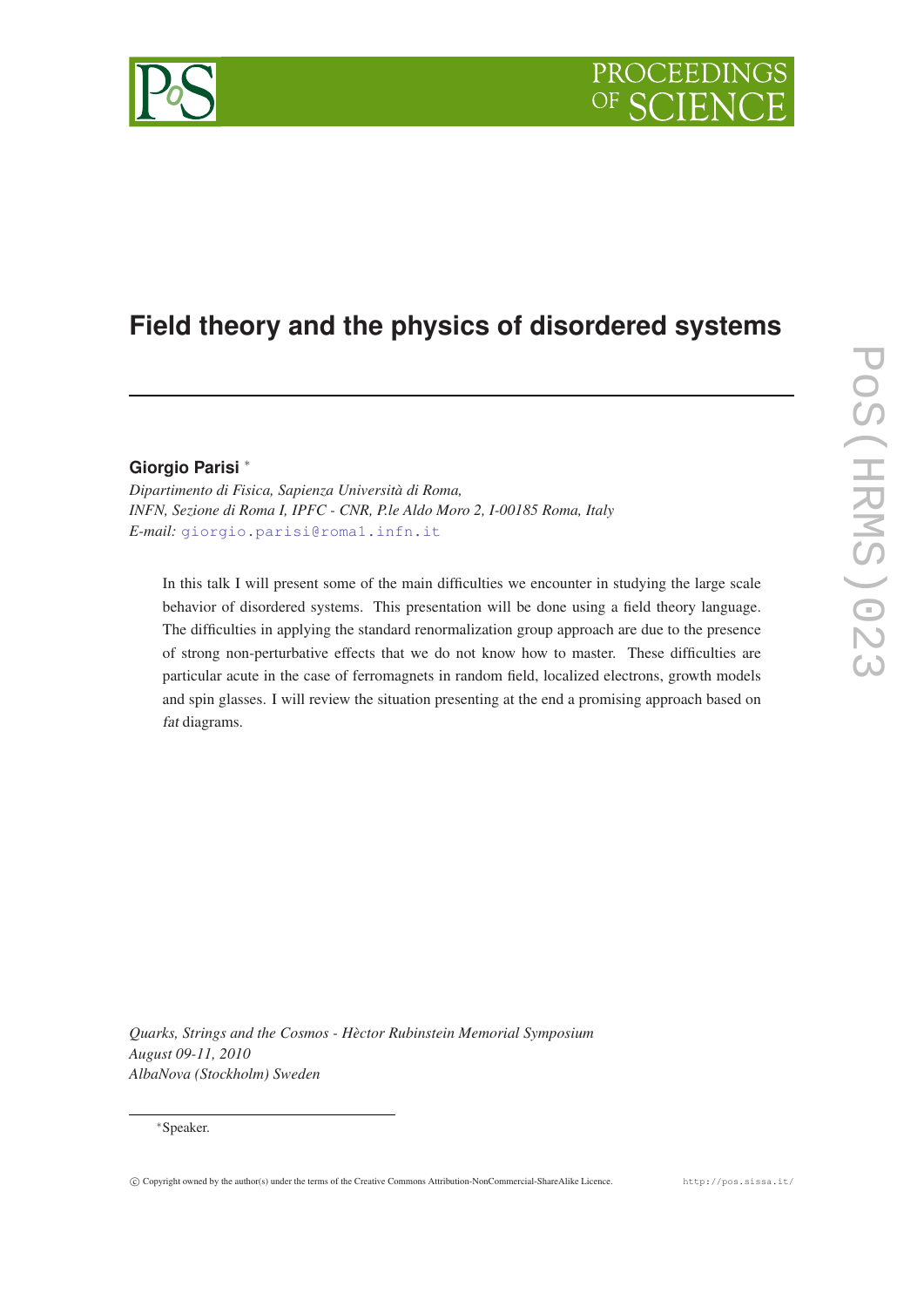#### 1. Introduction

Many disordered systems are characterized by the presence of quenched disorder in the equation of motion (e.g. in the Hamiltonian). In other systems, like structural glasses, the Hamiltonian is translational invariant and the disorder is only present in the equilibrium configurations [[1](#page-14-0)]. Although the two classes of systems have many points in common, I will consider only systems belonging to the first class. In disordered systems there are new phenomena that are not present for ordered systems, i.e. disordered systems display a new collective behavior. Sometimes a very strong slowing down of the dynamics is present (more than fifteen orders of magnitude): in this case the system forms a glass. In these thirty years there have been many progresses and breakthroughs, however in some cases there are fundamental questions that are still not answered, in spite of the fact that some of the questions have formulated twenty years ago (and may be more).

There are many random systems whose critical properties are not understood. Technically our goal is to study the large-scale behavior of random systems using the renormalization group. This is a very interesting problem, since random systems have peculiar features (e.g. non-perturbative phenomena like Griffiths singularities) and often conventional approaches do not work. There are many random systems where the renormalization group approach is not developed enough.

Disordered systems have also many applications beyond physics. In many case we are interested to study the collective behavior of a large heterogeneous system of interacting agents. There are many examples in the literature, e.g. morphology of river basins, optimization algorithms, neural networks, structure of networks in quite different contests (internet, food, finance, proteins), species dynamics, evolution. . .

In this talk I will concentrate my attention on the unsolved problems. I have tried to construct this presentation in a way that Hèctor would have appreciated; I hope to have reached my aim by using as far as possible the language of field theory, that is very compact and Hèctor mastered in a magnificent way. I will be very fast on the motivations for studying the models and on the phenomenological consequences of the theories because I want to stress the root of the difficulties.

This paper is organized as follows. After the introduction in section 2 I will present some general considerations on the renormalization group; in the next section I will show which are the main difficulties in applying the renormalization group to some disordered systems. In section 4 I will discuss some open questions for ferromagnets in a random field; in the next section I will discuss the properties of the Schrödinger equation in a random potential. Section 6 will be dedicated to spin glasses, in the next section I will present a very interesting new approach, i.e. the topological expansion for lattice field theories, where one expands the correlations function using *fat* diagrams. Finally in the last section I will present some brief conclusions.

### 2. The renormalization group

Our aim is to understand the collective behavior of disordered systems, when long-range correlations are present. This may happens or at the critical point, or in a phase where a continuous symmetry is broken and therefore Goldstone Boson type excitations are present. Sometimes we are in the strange situation where the symmetry that is spontaneously broken is induced by the formalism we use (e.g. replicas). In all these systems we want to get insight, i.e. a quantitative and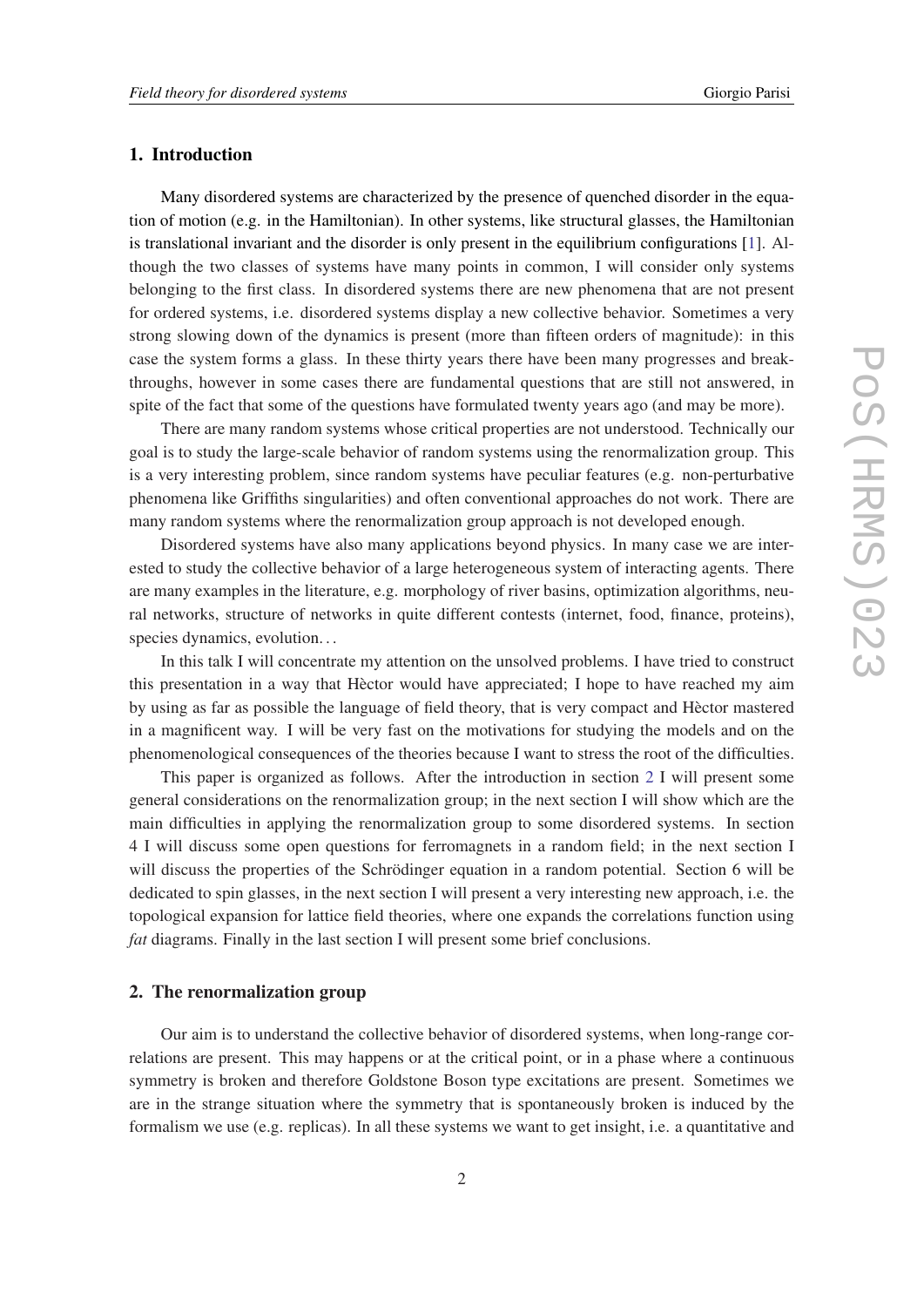qualitative understanding. In this respect the study of universal quantities (i.e. those quantities that do not depend on the detailed form of the Hamiltonian) play an important role.

As an example let us consider an homogenous Heisenberg ferromagnet (neglecting long-range dipole interactions). For a given material, near the Curie point that separates the high temperature phase from the low temperature phase (where spontaneous magnetization is present), the magnetic susceptibility  $\chi(T)$  behaves as

$$
\chi(T) \approx \frac{A}{(T - T_c)^{\gamma}} \,. \tag{2.1}
$$

The exponent  $\gamma$  does not depends on the material, but only the dimensions of the space (e.g.  $D = 3$ ) and it is an universal quantity. On the contrary *A* and *T<sup>c</sup>* do depend on the material.

The renormalization group is one of the most powerful tools to study the structure of the phases of a physical system. Using the renormalization group approach one can obtain both qualitative and quantitative results [\[2\]](#page-14-0). In this way we can construct a general theory of second order phase transitions and we can classify the transitions into universality classes. The values of the critical exponents can be of two different types: a) they are equal to those of mean field theory as it happens above the upper critical dimension  $(D_U)$ ; b) they differ from those of mean field theory (this happens below the upper critical dimension  $D_U$ ). It is possible to find out when the phase transition disappears together with the low temperature phases. The low temperature phase is absent in dimensions below the lower critical dimension  $(D_L)$ . The exponents are usually a nontrivial function of the dimensions between  $D_L$  and  $D_U$ . One of the great lessons of the seventies was that the study of the phase diagram of a system in the temperature-dimension plane is very useful and it is a source of inspiration for understanding how a system behave in our three (space) dimensional world. The study of the behavior of models in dimensions different from 3 has been the starting point of crucial computations in three dimensions.

The successful quantitative use of the renormalization group for ferromagnetic phase transition in 3 dimensions, started by the recognition the 4 is the upper critical dimension (i.e. the  $\phi^4$ theory has a trivial infrared stable fixed point for positive coupling constant in 4 dimension). This observation allowed a quantitative control of the infrared stable fixed point (an consequently of the critical exponents, i.e. the anomalous dimensions of the operators), leading to the celebrated  $4-\varepsilon$ expansion for the critical exponents. Later on a similar  $\varepsilon$  expansion was constructed near the lower critical dimension: for example in the case of a continuous symmetry breaking of a conventional symmetry (e.g.  $O(N)$ ) one can derive a  $2+\varepsilon$  expansion.

Let us consider the case of a ferromagnetic Heisenberg model, that may be represented by a conventional  $\phi^4$  theory invariant under the internal  $O(3)$  group (this is essentially the Goldstone model). We have already seen that the upper critical dimension is 4 and the lower critical dimension is 2. In dimensions greater than 4 the theory exists in presence of a cutoff. In this situation infrared divergences are absent and one finds the there are no anomaly dimensions. The critical exponent  $\gamma$ takes its naive mean field value, i.e. 1. In dimensions less or equal to 2 there are no transitions.

How to compute the value of  $\gamma$  at dimensions 3? We can use or a 4 –  $\varepsilon$  expansion or a 2 +  $\varepsilon$ expansion (or also an  $1/N$  expansion at  $D = 3$  for a theory invariant under the  $O(N)$  group). The best method is to use a fixed dimensional approach: in this case seven non-trivial terms are known (seven loops). In this way one obtains results with and errors of a few parts over  $10^{-3}$ .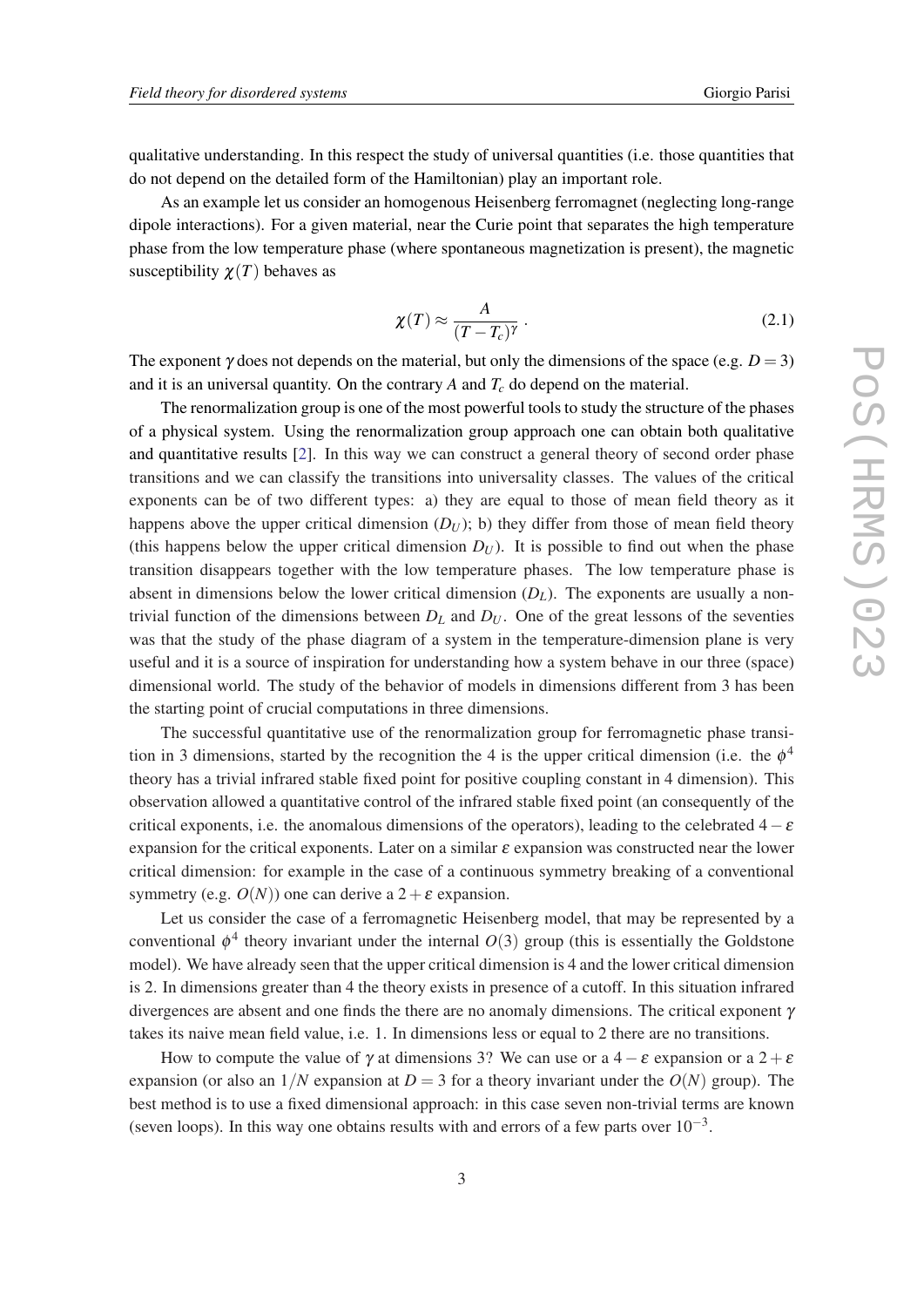In many systems using the renormalization group one can obtain quantitative prediction on the exponents, on the critical equation of state and on other dimensionless quantities. One can reach these goals by using an  $\varepsilon$  expansion at dimensions not too far away from the upper or the lower critical dimension. If for a given system we are not yet able to compute the values of the upper and of the lower critical dimension we miss something important in our understanding; unfortunately, as we shall see later, in many random systems we are exactly in this sad situation.

#### 3. Difficulties with random systems

The behavior of strongly disordered systems is frequently very different from the behavior of pure, homogenous systems: electron localization is a very good example of this fact. Sometimes the most dramatic effects show up experimentally in a time domain where many different phenomena are present: very slow relaxation and aging [[3](#page-14-0)], memory and oblivion [[4](#page-14-0)] and generalizations of the usual fluctuation dissipation relations [[5](#page-14-0)]. These dynamical effects have often a static counterpart. For example in spin glasses [[6](#page-14-0)] the onset of very slow relaxation and the consequent divergence of the correlation time is associated to the divergence of a static quantity, i.e. the non-linear susceptibility [\[7\]](#page-14-0); in spin glasses the form of generalized fluctuation dissipation relations in the low temperature phase is related to an other static quantity, i.e. the probability distribution of the overlap [[8\]](#page-14-0). In many cases the starting point of our theoretical approach is the homogenous situation where disorder is absent and a perturbation expansion is done in powers of the strength of the disorder. It should be not surprising that we have serious difficulties in understanding the non-perturbative effects produced by the disorder.

Sometimes the replica theory is used to average over the disorder. Replica theory [[9](#page-14-0)] is a wonderful tool and it allows a very compact reformulation of the problems: often it works in a magnificent way and also it suggests new quantities to measure. However sometimes replica theory puts the dirty under the carpet and cleaning under the carpet is not an easy job; a strong effort must be done to decode replica theory and to give a physical meaning to the results of the replica approach. The study of non-perturbative effects within the replica method has a lot of subtleties that are only partially understood.

Due to these difficulties there are many physical and experimental questions on the static behavior of random systems that do not have a well established theoretical answer. These questions are waiting for an answer from at least twenty years, without getting an unambiguous response. Why are we stuck in spite of all progresses that we have done in these recent years? The problems arise from our inability to use the renormalization group for random systems in presence of nonperturbative phenomena. In many cases the ignorance of the upper (or lower) critical dimension forbids us to follow the standard path; this is a clear sign of lack of understanding: indeed in most of the cases this is due to the absence of a manageable field theoretical representation that can be used as starting point. This is what happens for many disordered systems. I will mention some of the most important cases.

• Ferromagnetic Ising systems in a random field. Here we know both the upper critical dimension ( $D_U = 6$ ) and the lower critical dimension ( $D_L = 2$ ). However dimensional reduction [\[10\]](#page-14-0) (based on supersymmetry), that connects the critical exponents for such a system in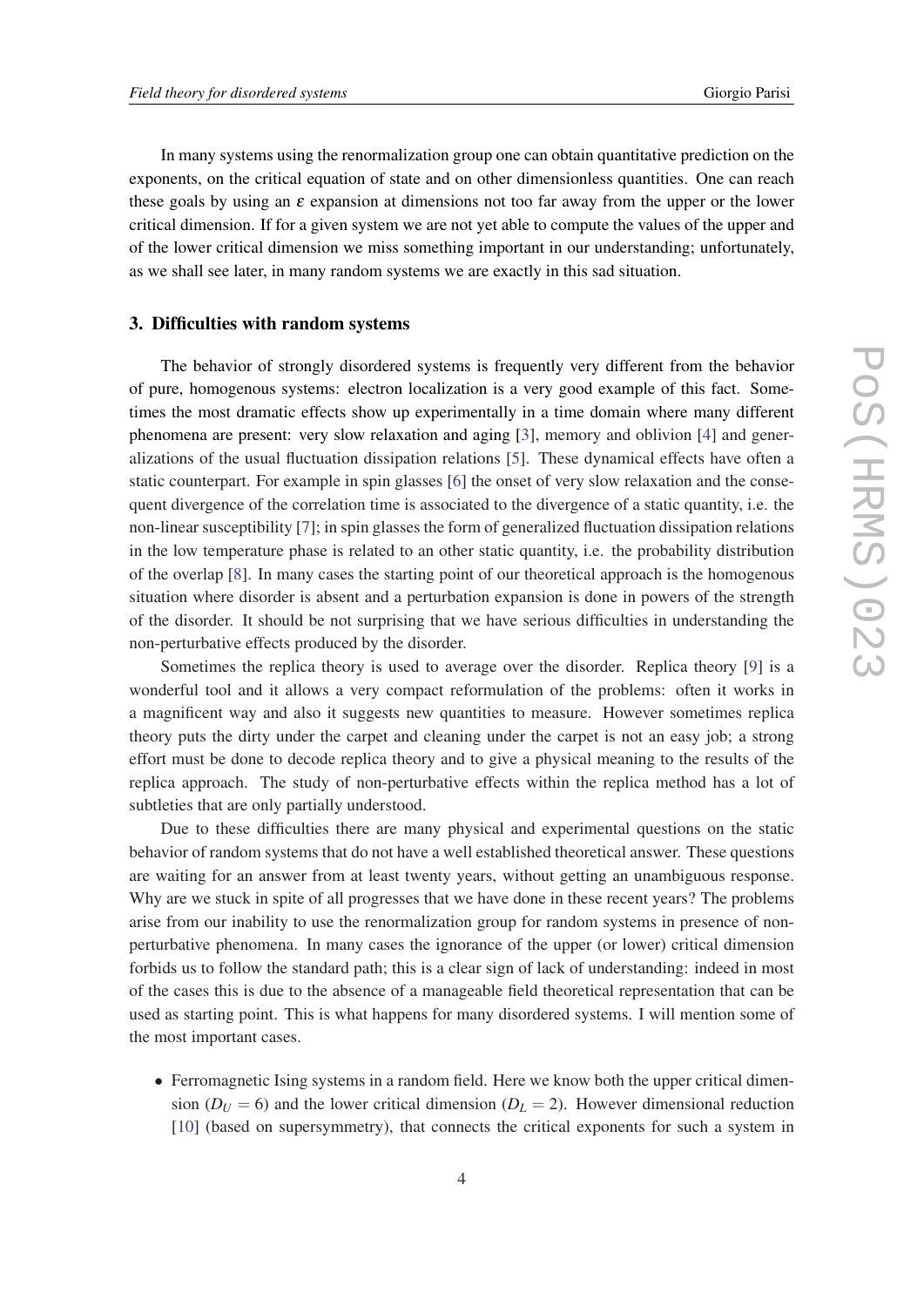dimension *D* to those of a standard ferromagnet in dimension *D*−2, is not valid at the nonperturbative level for some known reasons [\[10](#page-14-0)]. Unfortunately the breaking of dimensional reduction is a non-perturbative effect and there is no consensus on how to modify the  $6-\varepsilon$ expansion in order to include this effect. Moreover there are some qualitative features of the behavior of the model in three dimensions that are not understood (e.g. the existence of a field with dimensions very near to zero).

- The localization transition. Here the lower critical dimension is well known  $(D<sub>L</sub> = 2)$ , but the upper critical dimension is not known. In a field theory approach (where one starts from a  $\phi^4$  theory with negative coupling constant) localization is due to non-perturbative phenomena and the localization transition is related to the formation of a zero mass bound state [\[11](#page-14-0), [12,](#page-14-0) [13\]](#page-14-0). Different values of the upper critical dimension have been proposed, but no consensus is reached: there are very reasonable indications that the critical exponents are non trivial for any dimensions, but the problem should be further analyzed. When electrons interact strongly we have Mott localization and we face the same problems. New phenomena may appear as an effect of the Mott localization. There is a good experimental evidence that in many materials, mainly thin films, slow phenomena set in. May be the localized electrons form a kind of glass, the so-called electron glass [\[14](#page-14-0), [15\]](#page-14-0). Our understanding is limited.
- Spin glasses at zero magnetic field. Here we know the upper critical dimension  $(D_U = 6)$  and we control the critical exponents in the  $6-\varepsilon$  expansion, but we do not have a good control of the infrared behavior in the low temperature phase. There are long-range correlations (i.e. massless particles) that are due to the existence of Goldstone modes of a symmetry that is spontaneously broken in the low temperature phase. Unfortunately the symmetry group is in some sense an infinite dimensional group and already at zero-loops the situation is quite complex: the propagators have both poles at  $k^2 = 0$  and at  $k^2 = m_i^2$ , where the index *i* goes up to infinity and the *mi*'s accumulate toward zero [[16\]](#page-14-0). We are not able do construct the appropriate non-linear sigma-model that should be used near the lower critical dimensions. The Ward identities of the symmetry have been identified and they have been shown to be the responsible of many important cancellations, but we are still far from writing the final effective theory [\[16](#page-14-0)]. Usually the non-linear sigma model is obtained from the linear model by sending to infinity the mass of the transverse modes in such a way that only the massless one (the Goldstone modes) survive. This requires a clear cut-separation among massive and massless modes and this is a nightmare when there is an infinite number of particles whose mass accumulates to zero. Ironically there is an analytic computation [[18](#page-14-0)] of the lower critical dimension that gives the extravagant value  $D_L = 2.5$ . This value is confirmed by numerical simulations [[19\]](#page-14-0) and it is based on a non-perturbative computation of the domain wall energy: unfortunately we are unable to transport the basic ideas into the perturbative field theory formalism based on propagators.
- Spin glasses at non-zero magnetic field. Here the situation is worse: we lack both the lower and the upper critical dimensions. At the naive upper critical dimensions (i.e.  $D_U = 6$ ) the trivial fixed is not infrared stable and no infrared stable fixed point is known [[20\]](#page-15-0). The infrared stable fixed point could be a strong coupling one, like in four-dimensional QCD, or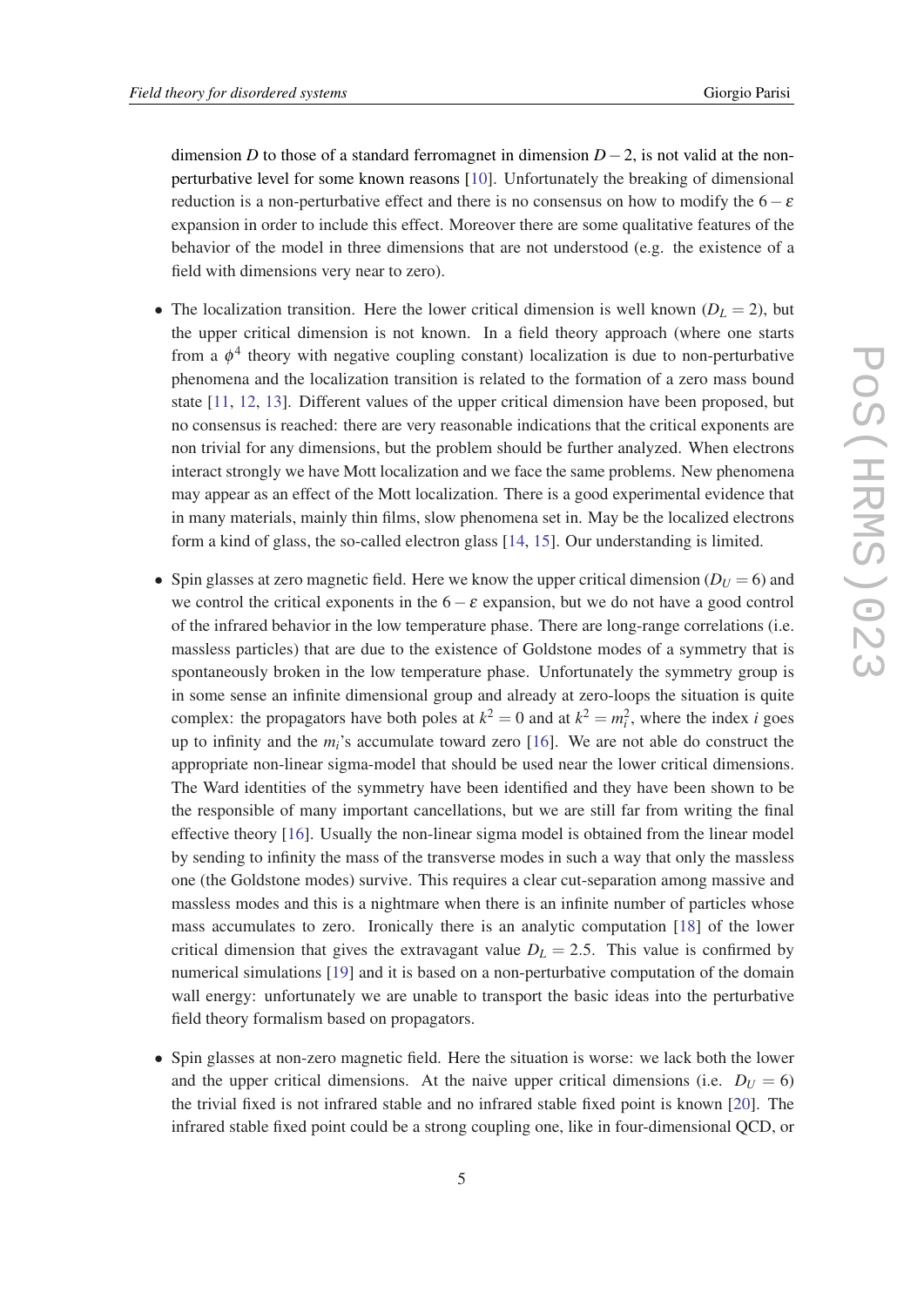a zero temperature fixed point; the situation calls for further investigation: many different alternative scenarios are possible.

- Surface roughening in the framework or the KPZ equation [\[21\]](#page-15-0) for surface growth in  $D+1$ dimension. (The model can also be mapped on the statistical properties of an equilibrium directed polymer in a random medium.) Here the lower critical dimension is known (i.e.  $D_L = 0$ ). The problems come with the upper critical dimension. From time to time arguments (albeit not completely convincing) are presented [[22\]](#page-15-0) that hint at  $D_U = 4$ , but this result seems to be at variance with numerical simulations that suggest a higher value [[23\]](#page-15-0). A real space renormalization group computation suggests that the upper critical dimension is infinite, in agreement with the numerically accurate (but not exact) formula for the critical exponents  $\eta$ controlling the width of the interface (i.e.  $\eta = 2/(2D+1)$ ).
- The DLA (direct limited aggregation) problem. This problem is rather difficult and only a few attempts have been done to study the problem in large dimension [[24\]](#page-15-0). There is the very interesting suggestion that the fractal dimension of the aggregate goes to *D*−1 for large dimensions, but not much has been done in this direction.

It is clear that each problem has its own peculiarities. Different approaches should be used. In all the cases, with the exclusion of the last one, the replica method can be used. In spin glasses in the low temperature phase the replica symmetry is spontaneously broken in the mean field approximation, while in the other cases it remains exact (with maybe the exception of electron glasses). In the next sections I will discuss in more details a few case.

#### 4. A difficult simple case. The random magnetic field Ising ferromagnet.

In the nutshell, the random magnetic field Ising ferromagnet is a standard  $\phi^4$  theory with a quenched magnetic field. The probability of the field  $\phi$  at given  $h(x)$  is

$$
P(\phi|h) \propto \exp(-\beta S(\phi|h))\tag{4.1}
$$

with

$$
S(\phi|h) = \int dx \left(\frac{1}{2}(\partial \phi(x))^2 + \frac{1}{2}\tau \phi(x)^2 + \frac{1}{4}\phi^4(x) - h(x)\phi(x)\right).
$$
 (4.2)

Of course we must specify the probability distribution of the magnetic field  $h(x)$ . We assume short-range correlations:

$$
P(h) = \exp\left(\frac{1}{2g} \int dx h^2(x)\right) , \quad \overline{h(x)h(y)} = g\delta(x-y) , \qquad (4.3)
$$

where the overline denotes the average over the *h* distribution.

Going from positive  $\tau$  to large negative  $\tau$  we expect to find a phase transition: in the region of strongly negative  $\tau$  the expectation value of  $\phi$  becomes different from zero and the  $Z_2$  symmetry of the model is spontaneously broken. A detailed and convincing analysis shows that critical behavior remains the same also in the limit  $\beta \to \infty$ . A similar analysis show that near the critical point we have

$$
\langle \phi(x)\phi(0)\rangle_h \approx \phi^*(x|h)\phi^*(0|h) . \tag{4.4}
$$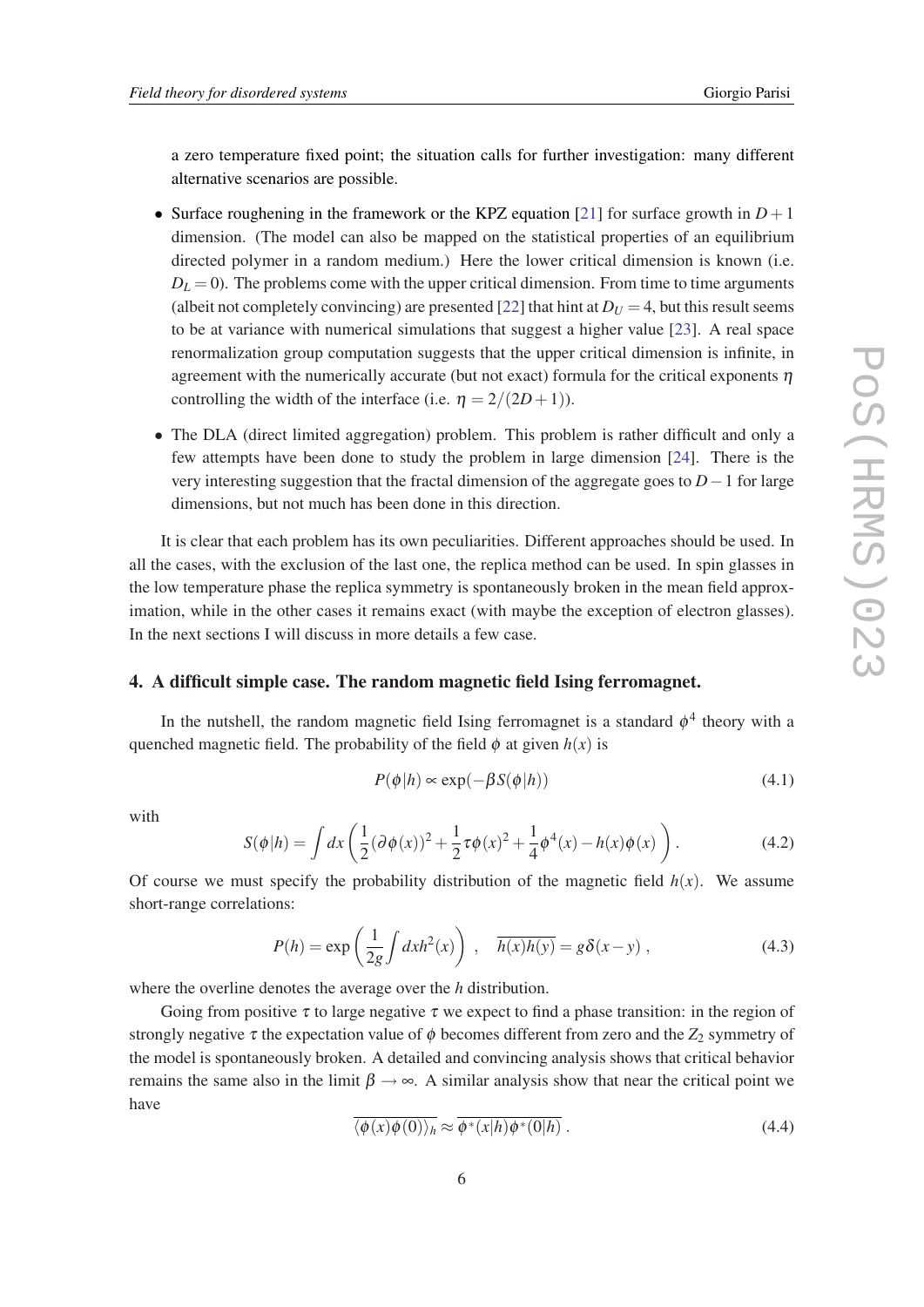where  $\phi^*(x|h) = \langle \phi(x) \rangle_h$  is the expectation value of the field  $\phi(x)$  in presence of a field *h*.

Let us suppose that the solution of the following stochastic equation is unique

$$
\frac{\delta S(\phi|h)}{\delta \phi(x)} = -\Delta \phi(x) + \tau \phi(x) + \phi(x)^3 - h(x) = 0.
$$
\n(4.5)

Let us call it  $\phi(x|h)$ . In the limit  $\beta \to \infty$   $\phi(x|h) = \phi^*(x|h)$ . Under the previous assumptions it is possible to prove that then

$$
\overline{\phi(x|h)\phi(0|h)}_D = \langle \phi(x)\phi(0)\rangle_{D-2} .
$$
\n(4.6)

where  $\langle \cdot \rangle_{D-2}$  is the statistical expectation value with weight exp( $-\frac{S[\phi|0]}{g}$ ) (i.e. at zero magnetic field) in two dimensions less [\[10\]](#page-14-0). This dimensional reduction follows from an hidden supersymmetry of the stochastic differential equation. Indeed if the solution of the stochastic differential equation is unique, after some transformations one arrives to a field theory that is invariant under the  $O(D|2)$  supergroup. From this result dimensional reduction follows. Unfortunately if the solution of the stochastic differential equation is not unique, one can prove the beautiful and useless identity:

$$
\langle \phi(x)\phi(0)\rangle_{D-2} = \langle \phi(x)\phi(0)\rangle_{SS} = \overline{\sum_{\alpha} I_{\alpha}\phi_{\alpha}(x|h)\phi_{\alpha}(0|h)},
$$
\n(4.7)

where  $\alpha$  label the solutions and  $I_{\alpha}$  is the Morse index of the  $\alpha^{th}$  solution and the subscript *SS* denotes the supersymmetric results.

If there are many solutions of eq. (4.5),  $\sum_{\alpha} I_{\alpha} \phi_{\alpha}(x|h) \phi_{\alpha}(0|h)$  is very different from  $\overline{\langle \phi(x) \phi(0) \rangle_h}$ . Indeed we expect that solutions with lower free energy have an higher weight and we should have

$$
\overline{\langle \phi(x)\phi(0)\rangle_h} = \frac{\overline{\sum_{\alpha} I_{\alpha} \exp(-S[\phi_{\alpha}|h]/g)\phi_{\alpha}(x|h)\phi_{\alpha}(0|h)}}{\overline{\sum_{\alpha} I_{\alpha} \exp(-S[\phi_{\alpha}|h]/g)}}.
$$
(4.8)

Unfortunately, when we approach the transition,  $\tau$  (i.e. the *bare* mass squared) becomes negative (it is always negative in the continuum limit),  $S(\phi|h)$  is no more convex and we expect many solutions in the critical region.

If we close our eyes on this problem, we can ask if dimensional reduction qualitatively works in three dimensions. The answer is no: the relation among the critical exponents of the random model in *D* dimensions and the non-random model in *D*−2 dimensions, in particular

$$
\gamma_{RF}(D) = \gamma_P(D-2) \,, \tag{4.9}
$$

cannot be satisfied, where  $\gamma_P(D-2)$  is the critical exponent of the pure system. The lower critical dimension is 2 for the random field problem (an exact result) and it is 1 for the non-random case. As far as  $2 \neq 1+2$ , dimensional reduction fails badly. We should notice that the existence of multiple solutions is a phenomenon that cannot be seen in perturbation theory. Only non-perturbative effects destroy dimensional reduction and formally the  $6-\varepsilon$  expansion for random system coincides with the  $4 - \varepsilon$  expansion for non-random system. A possible conjecture is

$$
\gamma_{RF}(D) = \gamma_P(D-2) + O(\exp(-A/\varepsilon)). \qquad (4.10)
$$

Unfortunately it is not clear how to compute  $\gamma_{RF}(D) - \gamma_P(D-2)$ . There are some suggestions (e.g. instantons), but no consensus. Moreover one could also take the view point that nonperturbative phenomena becomes important before we reach the transition and that the dimensional reduction formulae are not even approximatively valid [\[25](#page-15-0)]. The situation is quite confused and after nearly 30 years of work we are still far from a solution.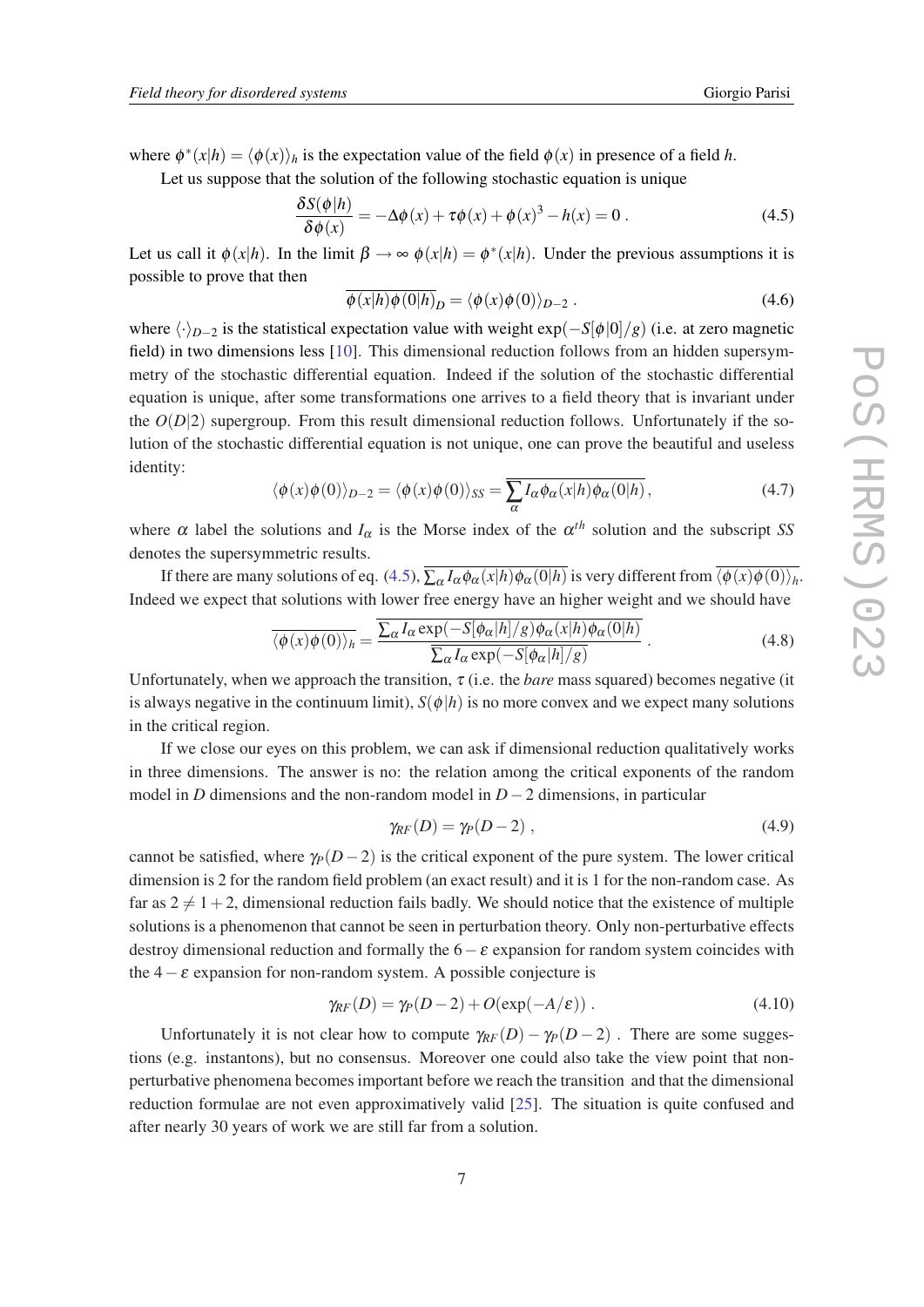#### 5. Anderson localization: Schrödinger equations for non-interacting electrons

Lt us suppose that for some reasons we can neglect the interaction among electrons in a material. The properties of the electrons can be found by filling all the levels up to the Fermi level. At this end we have to find the solutions of the Schrödinger equations

$$
(-\Delta + V(x))\psi(x) = E\psi(x), \quad \mathbf{H} = -\Delta + V,
$$
\n(5.1)

where  $V$  is the potential due to the remaining part of the systems. The interesting case is when the potential  $V(x)$  is random (e.g. due the presence of impurities). Let us consider the simplest case:  $V(x)$  uncorrelated from point to point with a Gaussian distribution:

$$
P(V) = \exp\left(\frac{1}{2g} \int dx V^2(x)\right) \,. \tag{5.2}
$$

Roughly speaking we can divide the states (i.e. the eigenvalues of H) into localized states and extended states. For localized states the spectrum is discrete and the wave function decays exponentially, e.g. as  $exp(-|x-x_0|/\xi)$ ; the typical value of  $\xi$  is called the localization length. For extended states, the spectrum is continuum: in a finite volume the wave function of an extended state spread everywhere and it is order of  $O(V^{-1/2})$  in each point of the lattice.

It is possible to prove that for large negative *E* there are localized states. In dimensions  $D > 2$ there is an threshold energy  $E_L$  such that for  $E < E_L$  all states are localized, while for  $E > E_L$  all the states are extended. In dimensions  $D \le 2$  all states are localized. If the electrons fill the levels up to the Fermi energy, the conductivity is related to

$$
G_2(x,\tilde{E}) = |\overline{G(x|\tilde{E})|^2}, \quad G(x|\tilde{E}) = \langle x|\frac{1}{\tilde{E}-H}|0\rangle = \sum_n \frac{\psi_n(x)\psi_n(0)}{E-E_n}, \qquad (5.3)
$$

where  $\tilde{E}$  is complex  $(\tilde{E} = E + i\varepsilon)$ : the real part  $(E)$  is the Fermi energy and the imaginary part  $(\varepsilon)$ is proportional to the frequency at which the conductivity is measured. Indeed one finds that the conductivity  $\sigma$  is given by

$$
\sigma(\varepsilon, E) \propto \varepsilon^2 \left. \frac{d\tilde{G}(k, \tilde{E})}{dk^2} \right|_{k^2 = 0},
$$
\n(5.4)

where  $\tilde{G}(k,\tilde{E})$  is the Fourier transform of  $G(x,\tilde{E})$ . In the following we will consider the limit  $\varepsilon \to 0$ . It is important to note that we cannot write the previous expressions for  $G(x|\tilde{E})$  and  $G_2(x,\tilde{E})$ directly in the limit  $\varepsilon = 0$ , because they would be undefined. Indeed

$$
\lim_{\varepsilon \to 0} \left( G(x|E + i\varepsilon) - G(x|E - i\varepsilon) \right) = 2\pi i \sum_{n} \psi_n(x) \psi_n(0) \delta(E - E_n) . \tag{5.5}
$$

This is similar to what is done in particle physics when we write  $G(p) = 1/(p^2 - m^2 - i\varepsilon)$ . Moreover in  $G_2(x,\tilde{E})$  there is a term that is proportional to

$$
\sum_{n} \frac{|\psi_n(x)|^2 |\psi_n(0)|^2}{(E - E_n)^2 + \varepsilon^2} \approx \frac{1}{\varepsilon} \sum_{n} |\psi_n(x)|^2 |\psi_n(0)|^2 \delta(E - E_n) \,. \tag{5.6}
$$

It diverges (in distribution sense) when  $\varepsilon \to 0$ . The divergence disappears in the infinite volume limit when the states are extended, but it is still present in the localized phase. In the localized phase the zero frequency conductivity vanishes and the correlation functions do diverge.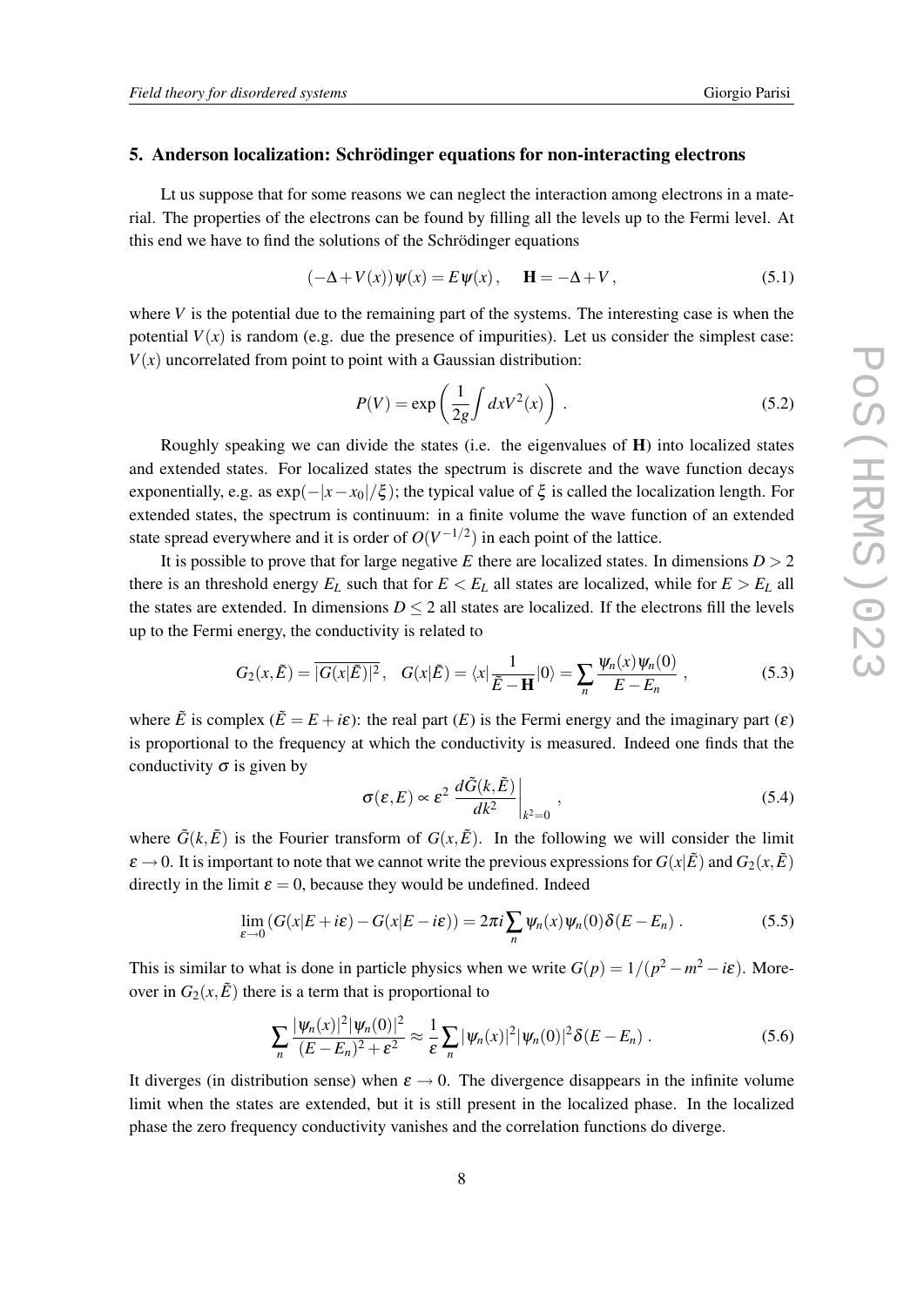In the nutshell in the extended phase the correlation functions (e.g.  $G_2(x,\tilde{E})$ ) are long range, while in the localized phase the correlation functions are short range, but they diverge in the  $\varepsilon \to 0$ limit. Essentially we have two possibilities for small  $\varepsilon$  and  $k$ :

$$
\tilde{G}_2(k|\tilde{E}) = \frac{A}{B\epsilon + k^2}, \quad \tilde{G}(k) = \frac{f(k)}{\epsilon}.
$$
\n(5.7)

The first is realized in the extended phase and the second is realized in the localized phase.

We would like to understand the behavior of the correlation length and of the conductivity near the localization transition, i.e. near *EL*. At this end it is expedient to use a field theory representation. We introduce *n* real fields  $\phi_a$  and *n* real fields  $\overline{\phi}_a$ . Eventually  $n \to 0$ , like in quenched QCD. The theory in the  $\varepsilon \to 0$  limit has an Euclidean action invariant under the non-compact group  $O(n, n)$ . This group is defined as the set of transformation that leaves invariant the following quantity:

$$
Q_2(x) \equiv \sum_{a=1,n} \left( \phi_a^2 - \overline{\phi}_a^2 \right) \,. \tag{5.8}
$$

The explicit form of the action is

$$
\int d[\phi] \exp(-S[\phi]),\tag{5.9}
$$

where  $S[\phi]$  is given by:

$$
i\int d^d x \left( \sum_{a=1,n} \left( (\partial_\mu \phi_a(x))^2 - (\partial_\mu \overline{\phi}_a(x))^2 - i \varepsilon \left( \phi_a^2 + \overline{\phi}_a^2 \right) \right) + E Q_2(x) + g \left( Q_2(x)^2 \right) \right) \tag{5.10}
$$

The factor *i* in the action is crucial: the term  $\varepsilon \left( \phi_a^2 + \overline{\phi}_a^2 \right)$  $\binom{2}{a}$  explicitly breaks the  $O(n, n)$  symmetry, but is presence is necessary in order to make the functional integral convergent.

What happens to the  $O(n,n)$  symmetry when  $\varepsilon \to 0$ ? This symmetry is broken in the nonlocalized phase and in some sense it becomes an exact symmetry in the localized phase. The peculiar behavior shown in eq. (5.7) is characteristic of non-compact symmetry groups: the Green functions are infinite in the unbroken symmetry phase. In this representation localization is a nonperturbative phenomenon (it arises as the effect of instantons). In order to compute the properties of the theory, we should study the critical behavior of a strongly interacting multi-instantons gas and this is not an easy task. Our inability to control the localization transition in this representation implies that the upper critical dimension in not yet known (may be it is infinite!). At low dimensions things become simpler. We have seen that there are no extended states in  $D = 2$  (it is a variation of a well known no-go theorem). There is an other field theory representation (a non-linear σ-model), where a transition is present in perturbation theory from the beginning and the exponents are know in  $2+\varepsilon$  dimensions. In conclusion electron localization is an example of a theory where the lower critical dimension is know, but nothing sure is known about the upper critical dimensions.

#### 6. Spin glasses

Many progresses have recently done in spin glasses: theory, experiments, simulations and even theorems! The simplest Ising spin glasses has the following Hamiltonian:

$$
H_J(\sigma) = \frac{1}{2} \sum_{ik=1,N} J_{ik} \sigma_i \sigma_k \tag{6.1}
$$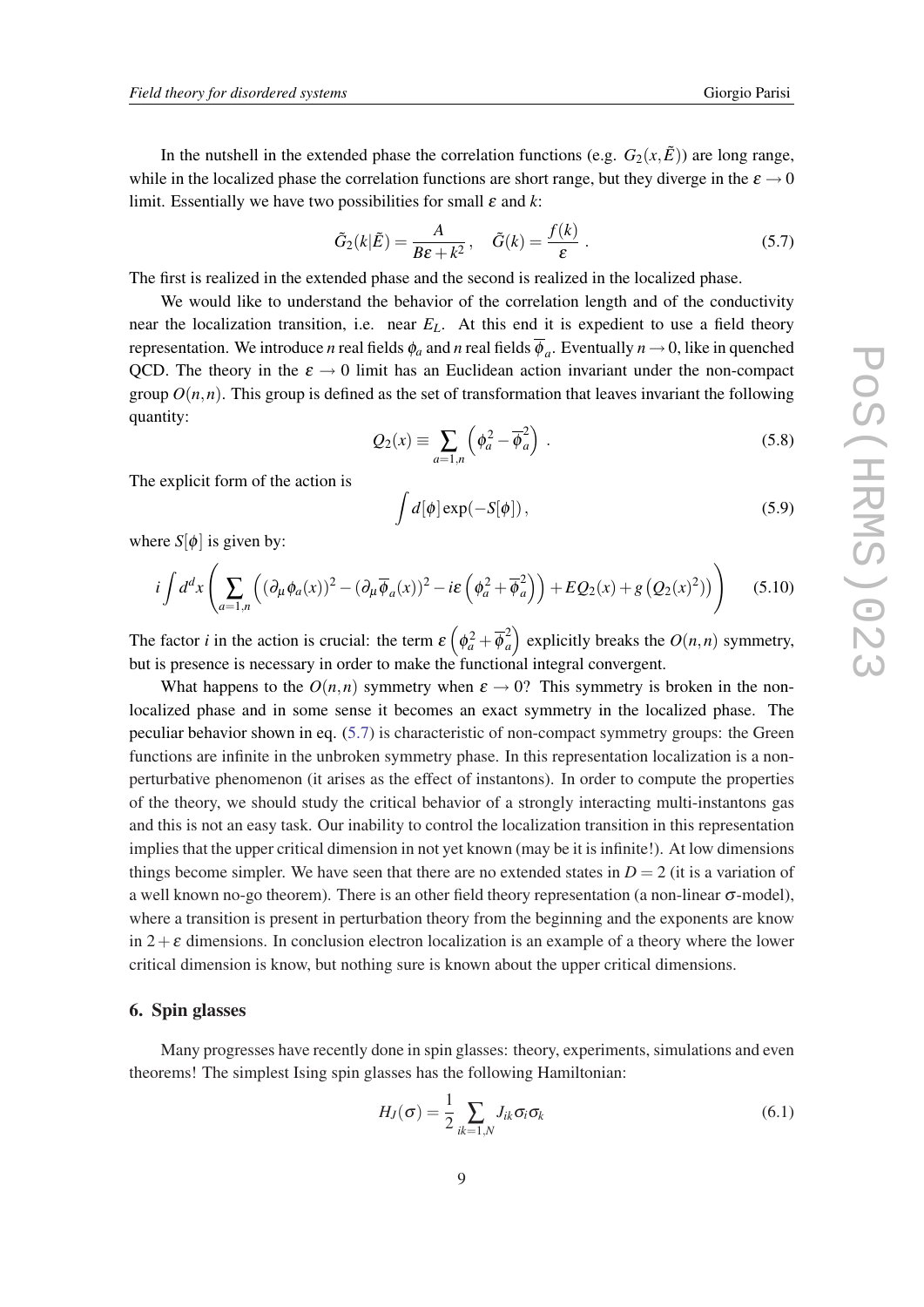where the  $\sigma$  are Ising spins (i.e.  $\pm 1$ ), the *i* and *k* are *neighbors*. The *J*'s are random (e.g.  $\pm 1$ ) and they are defined on the links of the lattice. If a magnetic field is present we must add to the Hamiltonian a term proportional to  $\sum_i h\sigma_i$ . Let us present an alternative definition (in the continuum) that may be more appealing: they expose some of the symmetries of the problem. Let us consider a gauge group *G*, a gauge field  $A<sub>u</sub>(x)$  and a gauge transform  $g(x)$ . In the Landau gauge we want to minimize

$$
\int dx \text{Tr} \left( A^g_{\mu}(x) \right)^2 \equiv H_A(g). \tag{6.2}
$$

We can consider (for a given gauge field) the probability distribution of *g* given by

$$
\exp(-\beta H_A(g))\,. \tag{6.3}
$$

This is a generalization of spin glasses, where *g* and *A* correspond to  $\sigma$  and *J*. We obtain the previous definition when the gauge group  $G$  is  $Z_2$ , we are on the lattice and we consider the strong coupling limit. In many cases Gribov ambiguity tells us that  $H_A(g)$  has many minima, therefore we should not be surprised to known that  $H<sub>J</sub>(\sigma)$  has an exponentially large number of minima. We can ask many questions. Which is the form of  $H_A(g)$ ? How different are the minima? Which are the properties of set of minima (e.g. of their mutual distance?) Briefly which are the properties of the (free) energy landscape?

This problem can be studied in the mean field approach where one can obtain exact results [[9](#page-14-0)] (partially corroborated by theorems [\[26](#page-15-0)]). It turns out that there is low temperature phase where the system has an exponentially large number of equilibrium states that are local minima of the free energy. Each state has a very large (exponentially large) mean life and at equilibrium the system travels from one state to an other state.

The system has a very slow approach to equilibrium. There is a fast dynamics inside the states and a very slow dynamics due to the barriers that separate the states (like punctuated equilibria in biology or in the landscape theory for strings). A peculiarity of this dynamics is the presence of violations of the fluctuation dissipation relations in slightly off-equilibrium dynamics. Numerical simulations give ample evidence of these new fluctuation-dissipation relations. These new fluctuation-dissipation relations have been observed in some difficult experiments (notably by Herisson and Ocio in spin glasses [[5](#page-14-0)]).

May be the most characteristic phenomenon is the presence of two different magnetic susceptibilities that correspond to different paths in the temperature magnetic field plane. In the nutshell we have:

- The magnetic susceptibility that correspond to the response in one state  $(\chi_{LR})$  that is measured by adding an infinitesimal magnetic field at fixed temperature.
- The true equilibrium susceptibility, where one includes the effects of changing the equilibrium state when we change the magnetic field. It can be experimentally approximated by the field cooled magnetization  $χ_{FC}$ .

The naive predictions of mean field theory and the experimental data agree in an impressive manner. What happens in finite dimensions (we are particularly interested to the three dimensional case)? We would like to characterize the infrared (large scale) behavior in the low temperature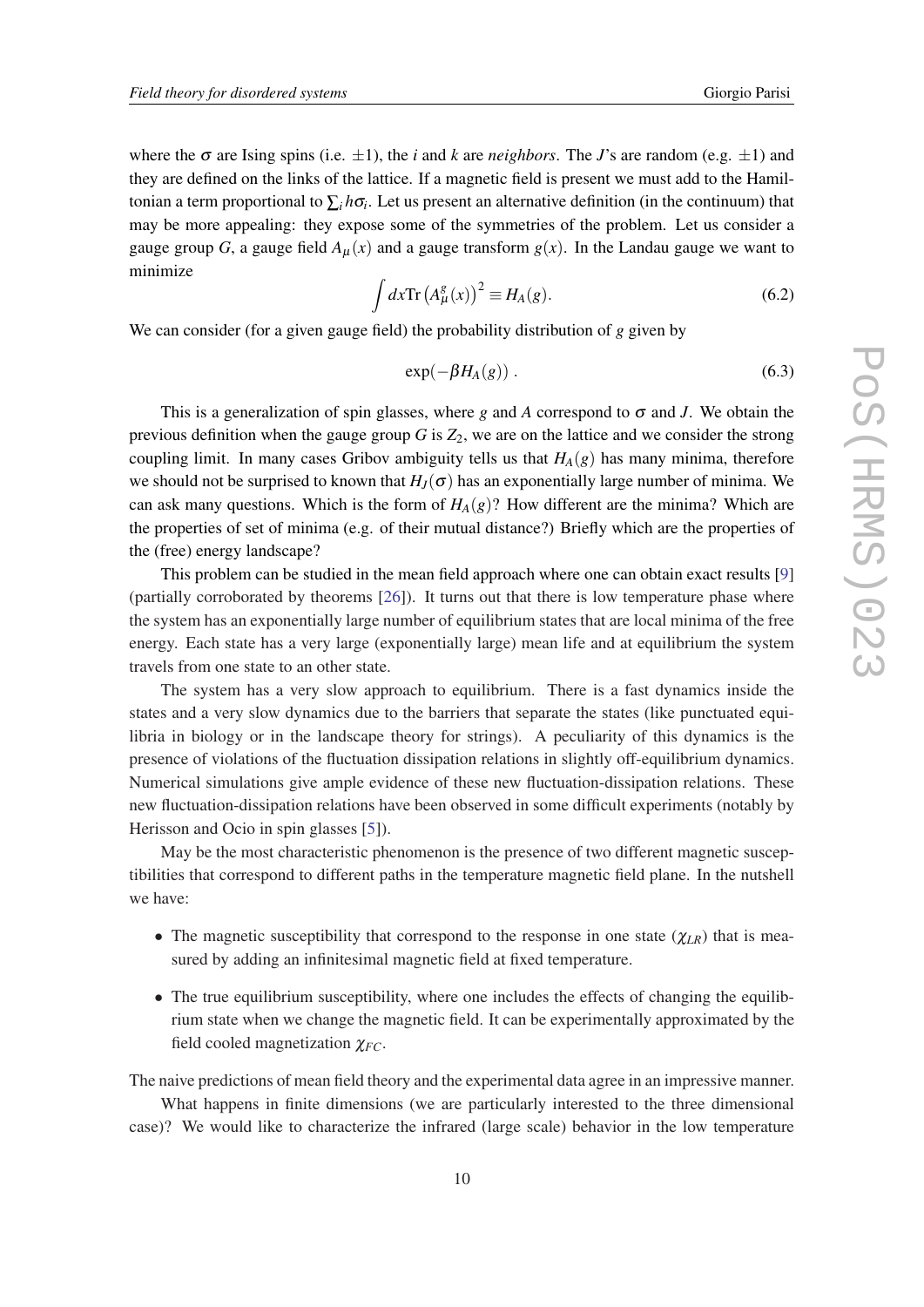phase and find in which dimensions the low temperature phase may exist. Numerical simulations are in good and detailed agreement with the predictions of a generalized replica approach in  $D \geq 3$ (at least in zero magnentic field), while it is clear that in  $D = 2$  there is no transition (and the lower critical dimension is greater than 2).

By interpolating various exponent as function of the dimensions one obtains the estimate  $D_L$  = 2.493(7) [[19](#page-14-0)]. An explicit theoretical argument based on the evaluation of the interface energy gives the unexpected value  $D_U = 2.5$ . Therefore we have a very good agreement among the theory and numerical simulations. However the value  $D<sub>L</sub> = 2.5$  is strange. In the usual computation the lower critical dimension can be related to the infrared divergence of some simple diagrams. In scalar theories the spontaneous breaking of the  $O(N)$  symmetry implies the presence Goldstone Bosons (the corresponding propagator being  $1/k<sup>2</sup>$ ). The interaction is proportional to  $k<sup>2</sup>$  (soft pions theorems) and infrared divergences pile up in dimensions less or equal to 2. In spin glass we are unable, as we shall see later, to do such a simple computation. It is difficult to think which simple diagrams could diverge starting from 2.5 dimensions. We would like to answer to the following questions. Can we make a similar simple perturbative argument in spin glasses? Which is the low  $k$  behavior of the propagators in D=3? We may get it from numerical simulations, but which are the theoretical predictions?

Mean field theory was solved by replica approach. Before presenting the field theory constructed as an expansion near the mean field theory [\[9\]](#page-14-0), we must spend a few words in describing some of the unusual characteristic of the mean field. As usual we need to compute the average value of the logarithm of the partition function (i.e. the connected vacuum to vacuum diagrams):

$$
F \equiv -\overline{\ln(Z_J)},\tag{6.4}
$$

where *Z<sup>J</sup>* is the *J* dependent partition function and the overline is the average over *J*. It turns out that it is simpler to compute first

$$
F_n = -\frac{\log(\overline{Z_j^n})}{n} \ . \tag{6.5}
$$

At the end we recover the value of *F* using the formula

$$
F = \lim_{n \to 0} F_n \,. \tag{6.6}
$$

This approach leads to a strange mathematics: one introduces a is  $n \times n$  matrix  $Q_{a,b}$  ( $a,b=1,...n$ ) and the symmetry group is  $S_n$  (the permutation group of *n* elements); eventually *n* goes to 0. In this way we construct a free energy  $F[Q]$  and we obtain

$$
F = F[Q^*], \quad \text{where} \quad \frac{\partial F}{\partial Q_{a,b}}\Big|_{Q=Q^*} = 0. \tag{6.7}
$$

As a first approximation we suppose that the group of symmetry of the system  $(S_n$  is the permutation groups of the *n* replicas) is spontaneously broken to it subgroup  $S_{n/m} \otimes (S_m)^{n/m}$ : the replica symmetry is spontaneously broken (it can be seen that spontaneous breaking of replica symmetry correspond to the existence of an infinite number of equilibrium states). When  $n \to 0$ ,  $S_{n/m} \rightarrow S_0$  so that  $S_0$  is a subset of  $S_0$  and the unbroken subgroup contains  $S_0$ . This fact implies the possibility of breaking the permutation group in an infinite hierarchical way. The permutation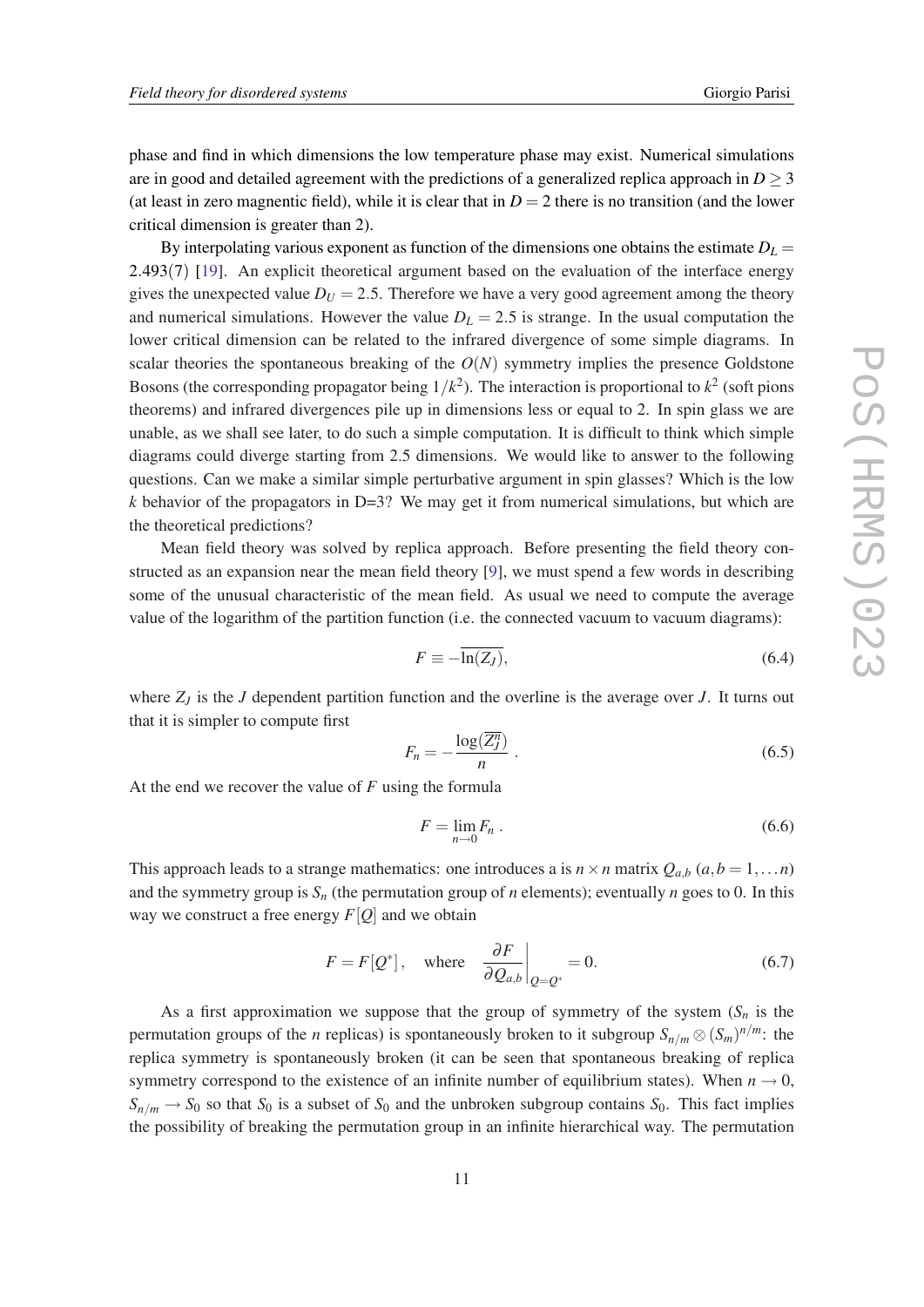group  $S_0$  is promoted to a continuous group. Indeed one can introduce infinitesimal permutation and write the Ward identities associated [\[16](#page-14-0), [17](#page-14-0)]. At the end of the day the matrix *Q* is parametrized in terms of a function  $q(z)$  defined on the interval  $0-1$ . One finally finds a free energy *F*[*q*] (it a a functional of  $q(z)$ ) that must be maximized (not minimized!) [\[9,](#page-14-0) [27](#page-15-0)]. Talagrand theorem [\[26](#page-15-0)] tells us that this baroque construction gives the exact result in the Sherrington Kirkpatrick model.

The perturbation around mean field theory can be formally constructed. There are no difficulties in the high temperature phase (the unbroken symmetry phase is conventional). We know the upper critical dimension (i.e.  $D_U = 6$ ) and we can control the critical exponents in the  $6 - \varepsilon$ expansion (three loops have been computed). The problems come in the low temperature phase where we do not have a good control of the infrared behavior. The perturbative expansion has been constructed, but the evaluation of the results is difficult. As usually one starts by computing the propagator at tree level:

$$
G_{a,b;c,d}(x) = \langle Q_{a,b}(x)Q_{c,d}(0)\rangle_c, \qquad (6.8)
$$

(we will denote by  $\tilde{G}_{a,b;c,d}(k)$  the Fourier transform of  $G_{a,b;c,d}(x)$ .

The propagator depends on four indices and in the replica broken phase it can parametrized in terms of functions of three variables  $z_1$ ,  $z_2$ ,  $z_3$ . The final form of the propagator can be obtained by solving six coupled integral equations [[16,](#page-14-0) [17](#page-14-0)]. Depending on the choice of the indices  $(a, b, c, d)$  $\tilde{G}_{a,b;c,d}(k)$  has a behavior near  $k = 0$  of the type

$$
O(1), O(1/k2), O(1/k3), O(1/k4).
$$
 (6.9)

These long-range correlations (i.e. massless particles) are related to the existence of Goldstone modes of a symmetry that is spontaneously broken in the low temperature phase and some of them are consequences of the Ward identities [[16,](#page-14-0) [17\]](#page-14-0) associated to the infinitesimal permutations. Moreover there is an infinite number of poles at  $k^2 = -m_i^2$ , where the index *i* goes up to infinity and the *mi*'s accumulate toward zero [[16\]](#page-14-0). The one loop corrections can be written in an explicit way. If we proceed in a naive way we find at the end  $O(10^4)$ -  $O(10^6)$  different integrals and the computation is nearly unfeasible. In the infrared region there are very strong cancellation among the various terms (e.g. [[28\]](#page-15-0)) so that a very careful evaluation is needed. It clear that one should regroup the various terms in a smart way, may using Ward identities. We have not been sufficiently smart.

The final effect of this complicated behavior is that we are not able do construct the appropriate non-linear sigma model that should be used near the lower critical dimensions. The Ward identities of the symmetry have been identified and they have been shown to be the responsible of many important cancellations, but we are still far from writing the final effective theory [\[16\]](#page-14-0). Maybe we are very near, but we miss at least one crucial ingredient and we are stuck.

#### 7. The topological expansion: Fat Diagrams

In this section I would only mention a new idea that has bee put forward by Efetov [\[29](#page-15-0), [30](#page-15-0), [31](#page-15-0)] about twenty years ago. It looks very promising; however not too much progress has ben done because the needed computations are feasible, but technical difficult.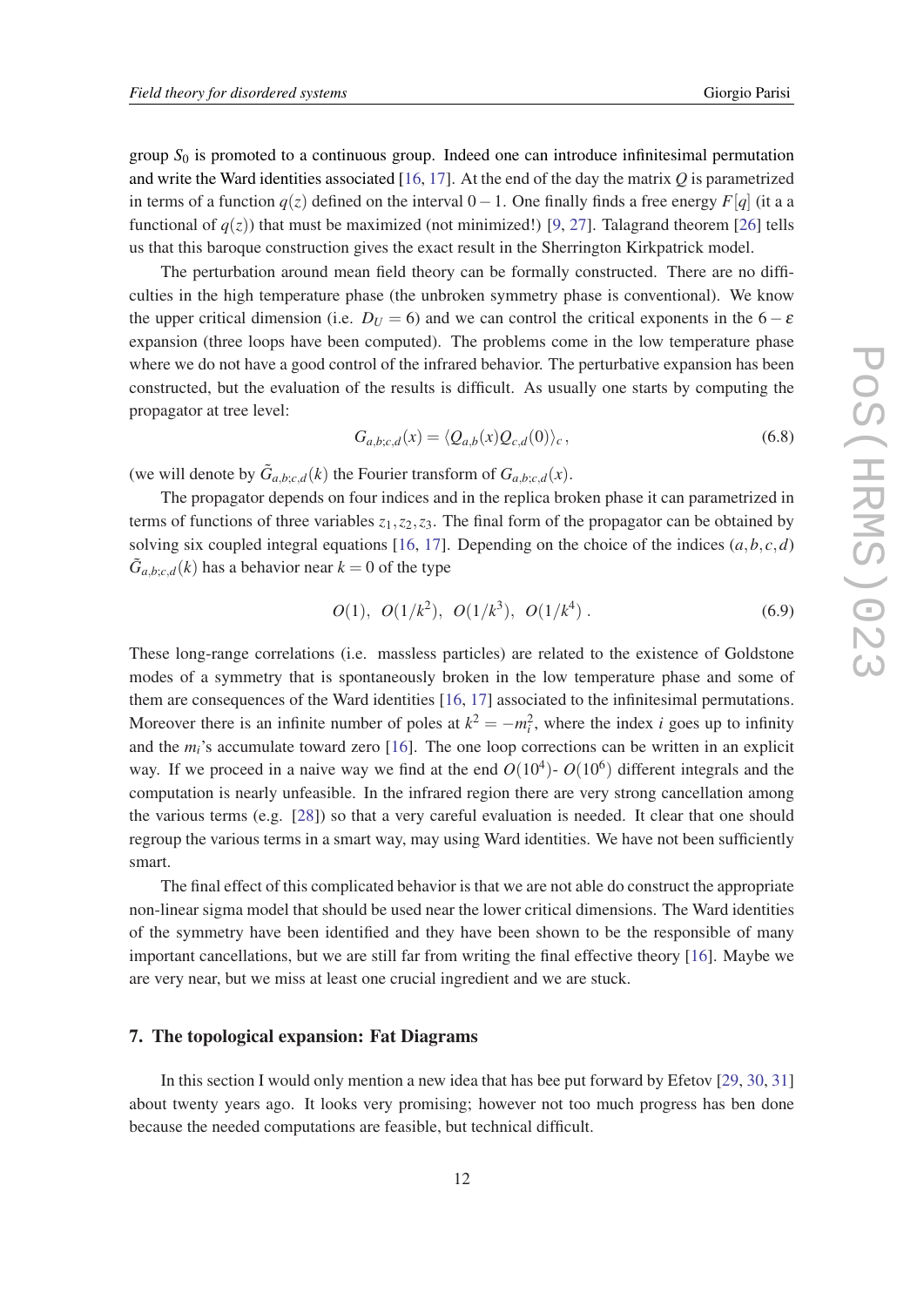This approach can be defined only for a theory on the lattice. The typical Hamiltonian is of the form:

$$
H = \sum_{i,k} H_{i,k}(\phi_i, \phi_k), \qquad (7.1)
$$

where the sum is done over the nearest neighbor points, the Hamiltonian may be non-translational invariant (has happens in a random system) and the field  $\phi_i$  may be a vector with many components. Our aim is to find out the relevant degrees of freedom in the continuum limit, i.e. near the phase transition where the the correlation length becomes infinite. There are many ingredients that enter in the approach: a) the Bethe version of mean field theory that becomes exact on the Bethe lattices; b) the control of the one dimensional version of the model; c) the high temperature expansion in lattice theories.

Let me try to summarize the basic ideas. In mean field theory, one neglect the loops and one looks for a self-consistent solution of the equation of motion. This corresponds to neglect correlations and to impose self-consistent boundary conditions. Mean field theory becomes exact in the case where the lattice is locally loopless (i.e. it has the topology of a tree): loops are present, but they have a length that goes to infinity with the volume (this happens on Bethe lattices). The presence of large loops accounts for the need of imposing self consistent conditions for the vacuum expectation values.

In the topological expansion one starts from the mean field theory, where the lattice is locally a tree. In order to describe the approach it is convenient to recall the particle representation in field theory. In *D* dimensions the free propagator (i.e.  $1/(k^2 + m^2)$  in momentum space) can be written in configurations space as:

$$
G(x) = \int ds \mathcal{N}(x, s) \exp(-m^2 s), \qquad (7.2)
$$

where  $\mathcal{N}(x,s) \propto s^{-D/2} \exp(-x^2/s)$  is the probability of a path of length (internal time) *s* going from 0 to *x*. This representation is well known in the continuum, but it can be extended also to the lattice.

A one loop contribution for the propagator in a  $\phi^3$  theory can be written in a similar way as

$$
\int d^D y d^D z G(x-y) G(x-z)^2 G(z) = \int d^D y d^D z \int ds_1 ds_2 ds_3 ds_4 \tag{7.3}
$$
  
\n
$$
\exp(-m^2(s_1+s_2+s_3+s_4)) \mathcal{N}(x-y,s_1) \mathcal{N}(y-z,s_2) \mathcal{N}(y-z,s_3) \mathcal{N}(z,s_4) .
$$

In the fat diagram approach we will derive similar formulas in a different context: we have to consider a theory on the lattice in one dimensions in a fluctuating background and at the end, in eq. (7.2), we will substitute  $exp(-m^2s)$  with the correlation function on an one-dimensional model. We substitute in eq. (7.3)  $\exp(-m^2(s_1 + s_2 + s_3 + s_4))$  with the correlation function on an one-dimensional model, with the topology of the corresponding Feynmann graph.

Let us see how to proceed in details. If we neglect loops we would naively write the following equation for the probability distribution of the field  $\phi$ :

$$
P(\phi) \propto \prod_{k=1,z} \left( \int d\phi_k P(\phi_k) \exp(-H(\phi,\phi_k) \right) = \left( \int d\phi' P(\phi') \exp(-H(\phi,\phi') \right)^z, \quad (7.4)
$$

where *z* in the coordination of the lattice (e.g.  $z = 2D$  in an hypercubic lattice). However the previous formula is not correct because the fields in two nearest neighbour points are correlated.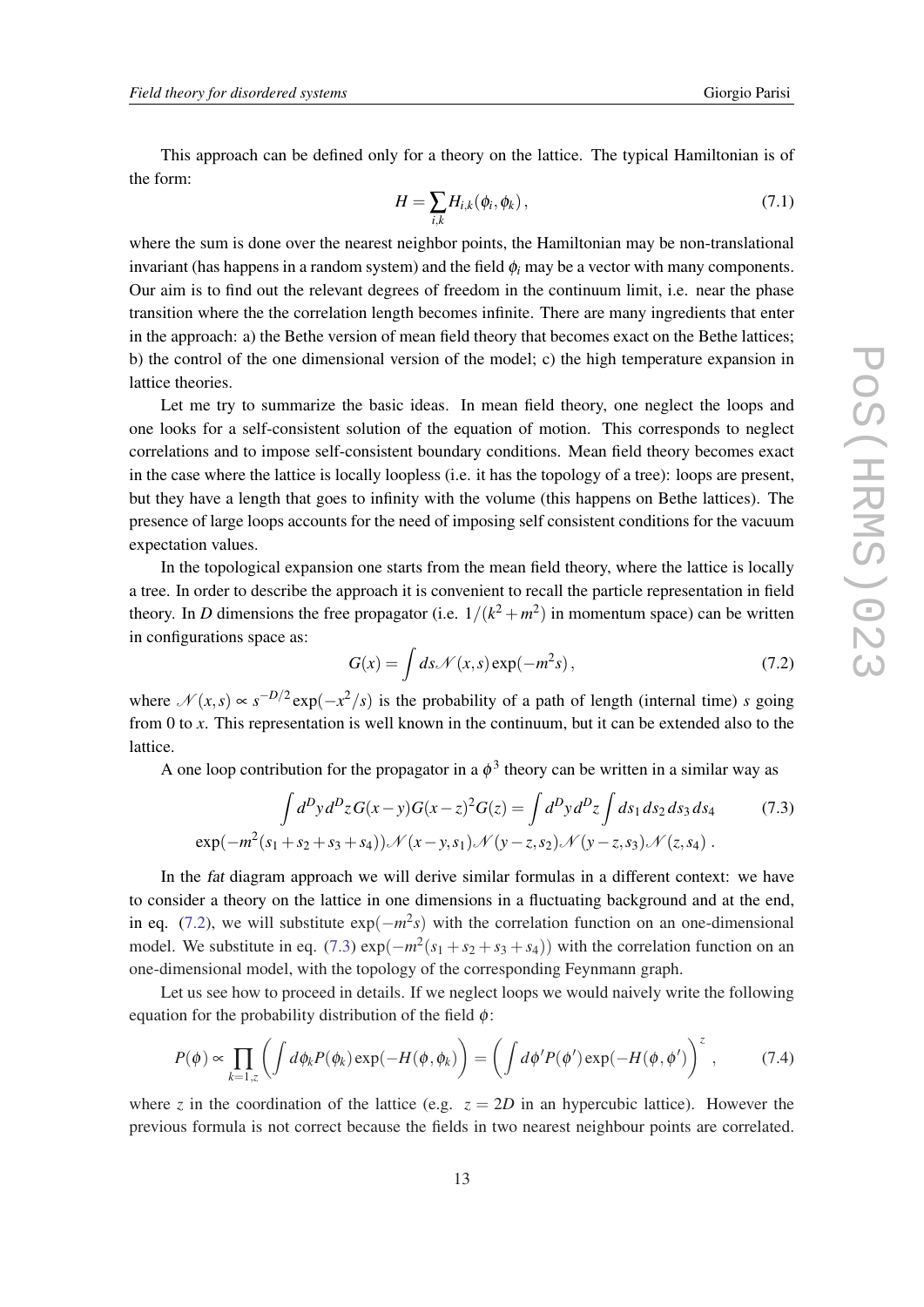The correct results for a loopless system is given by the Bethe approximation. We call  $B(\phi)$  the probability distribution the field with  $z - 1$  neighbours (we remove one spin and we consider the probabability distribution of the spins around this cavity). After some work get the equations:

$$
B(\phi) \propto \left( \int d\phi' B(\phi') \exp(-H(\phi, \phi') \right)^{z-1}, \quad P(\phi) \propto \left( \int d\phi' B(\phi') \exp(-H(\phi, \phi') \right)^{z}.
$$
 (7.5)

Let us compute the correlations in this framework. Let us suppose that there is an unique path from point  $x$  to  $y$  of lentgh  $L$ . We can compute the probability

$$
P_c^{(L)}(\phi(x), \phi(y)) \equiv P(\phi(x), \phi(y)) - P(\phi(x))P(\phi(y)) .
$$
 (7.6)

by solving the one dimensional problem where each site interacts with *z*−2 sites outside the unique one dimensional path. Let us assume that  $P_c(\phi(x), \phi(y))$  is small, so that if there are many path they do not interfere. We finally get the zero loop contribution:

$$
P_c^0(\phi(x), \phi(y)) = \sum_{L} \mathcal{N}(L, x - y) P_c^{(L)}(\phi(x), \phi(y)) .
$$
 (7.7)

The effects of the loops can be included in a systematic way, by considering the contribution of lattice region with high genus. In this way one obtains new objects (that we can call them fat diagrams): they look like usual diagrams, but they contain the resummation of non-perturbative effects in one dimensions. Their computation is rather complex, but it seems to be feasible. At the end of the day we get a genus expansion:

$$
P_c(\phi(x), \phi(y)) = \sum_{g=0, \infty} P_c^g(\phi(x), \phi(y)),
$$
\n(7.8)

where  $P_c^g(\phi(x), \phi(y))$  can be computed on a lattice of genus *g*.

#### 8. Conclusions

We have seen that there are many simple disorder systems where we do not have a good control of physics (e.g. we do know the behavior near the upper critical dimension, if any, and near the lower critical dimension):

- Equilibrium systems, e.g. ferromagnets with a random field, localized electrons, directed polymers, spin glasses (both with and without a field) .
- Non-equilibrium systems, e.g. surface growth (KPZ equation), diffusion limit aggregation (DLA).

In particular we do not control the large scale behavior of spin glasses in the broken symmetry phase. Many of these problems stand for twenty years or more. We badly need new ideas, new tools, techniques and also smart people trying to solve them. Fat diagrams is a promising possibility. I hope that they will fulfill the promises!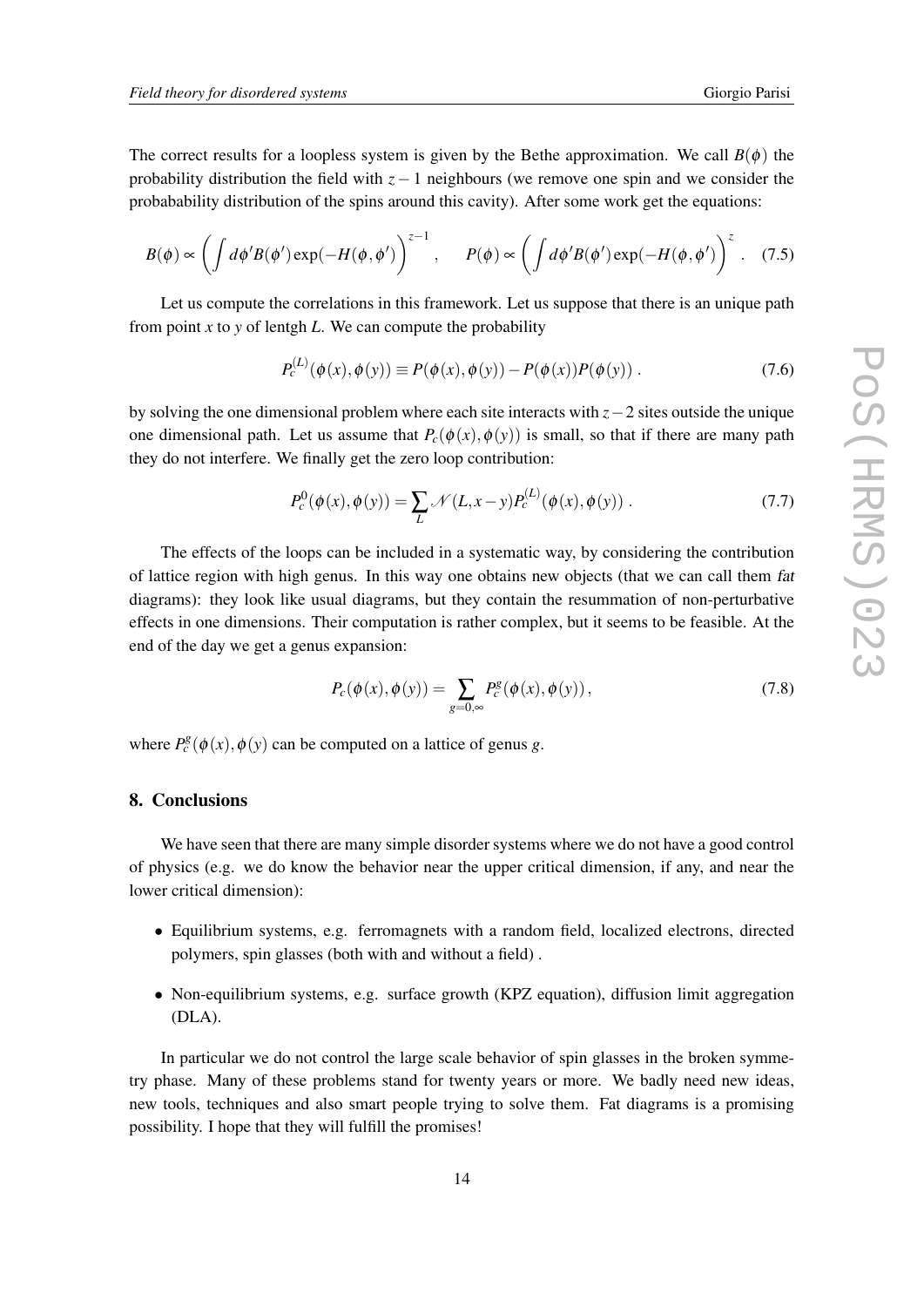#### <span id="page-14-0"></span>References

- [1] A. Cavagna, Physics Reports 51, 476 (2009).
- [2] K. G. Wilson and, J. Kogut, Physics Reports 12 , 75 (1974); G.Parisi, Field Theory, Disorder and Simulations, World Scientific, (Singapore 1992); J. Zinn-Justin,Quantum Field Theory and Critical Phenomena (Oxford University Press, Oxford, UK, 2002); D.J. Amit and V. Martin-Mayor, Field Theory, the Renormalization Group and Critical Phenomena (World Scientific, Singapore, 2005).
- [3] L.C.E. Struik, Physical aging in amorphous polymers and other materials, (Elsevier, Amsterdam 1978), E. Vincent, V. Dupuis, M. Alba, J. Hammann and J.-P. Bouchaud, Europhys. Lett. 50, 674 (2000).
- [4] K. Jonason, E. Vincent, J. Hammann, J.-P. Bouchaud and P. Nordblad, Phys. Rev. Lett. 81, 3243 (1998).
- [5] L.F. Cugliandolo and J. Kurchan, Phys. Rev. Lett. 71, 173 (1993), D. Hèrisson and M. Ocio, Phys. Rev. Lett. 88, 257202 (2002).
- [6] S.F. Edwards and P.W. Anderson, J. Phys. F 5, 965 (1975), K. Binder and A.P. Young, Rev. Mod. Phys. 58, 801 (1986).
- [7] E. Vincent and J. Hammann, J. Phys. C **20**, 2659 (1987).
- [8] L.F. Cugliandolo and J. Kurchan, J. Phys. A 27, 5749 (1994). S. Franz, M. Mézard, G. Parisi and L. Peliti, Phys. Rev. Lett. 81, 1758 (1998).
- [9] M. Mézard, G. Parisi and M.A. Virasoro, *Spin Glass Theory and Beyond*, World Scientific, Singapore (1987).
- [10] G. Parisi and N. Sourlas, Phys. Rev. Lett. 43, 744 (1979); G. Parisi, *An introduction to the statistical mechanics of amorphous system* in *Les Houches Session XXXIX*, eds. J.B. Zuber and R. Stora (North-Holland, Amsterdam, 1984).
- [11] G. Parisi, J. Phys. A **14**, 735 (1981).
- [12] F. Wegner, Zeitschrift für Physick B 35, 207 (1979).
- [13] F. Evers and A.D. Mirlin, Phys. Rev. Lett. 84, 3690 (2000), A.D. Mirlin, Physics Reports 326, 259 (2000).
- [14] A.Vaknin, Z. Ovadyahu and M. Pollak, Phys. Rev. Lett. 84, 3402 (2000); Z Ovadyahu, *Slow conductance relaxations; Distinguishing the Electron Glass from extrinsic mechanisms*, Arxiv preprint arXiv:0811.1899 (2008).
- [15] A. Amir, Y. Oreg and Y. Imry, A New Universality Class of Aging in Glassy Systems, preprint arXiv:0902.1501 (2009).
- [16] C. De Dominicis, I. Kondor and T. Temesvari, in Spin Glasses and Random Fields, edited by A.P. Young (World Scientific, Singapore, 1997); Eur. Phys. J. B 11, 629 (1999); T. Temesvari, I. Kondor and C. De Dominicis, Eur. Phys. J. B 18, 493 (2000).
- [17] C. De Dominicis and I. Giardina, Random Fields and Spin Glasses: A Field Theory Approach, Cambridge University Press (2006).
- [18] S. Franz, G Parisi and M.A. Virasoro, J. Phys. France 4, 1657 (1994).
- [19] S. Boettcher, Phys. Rev. Lett. **95**, 197205 (2005).